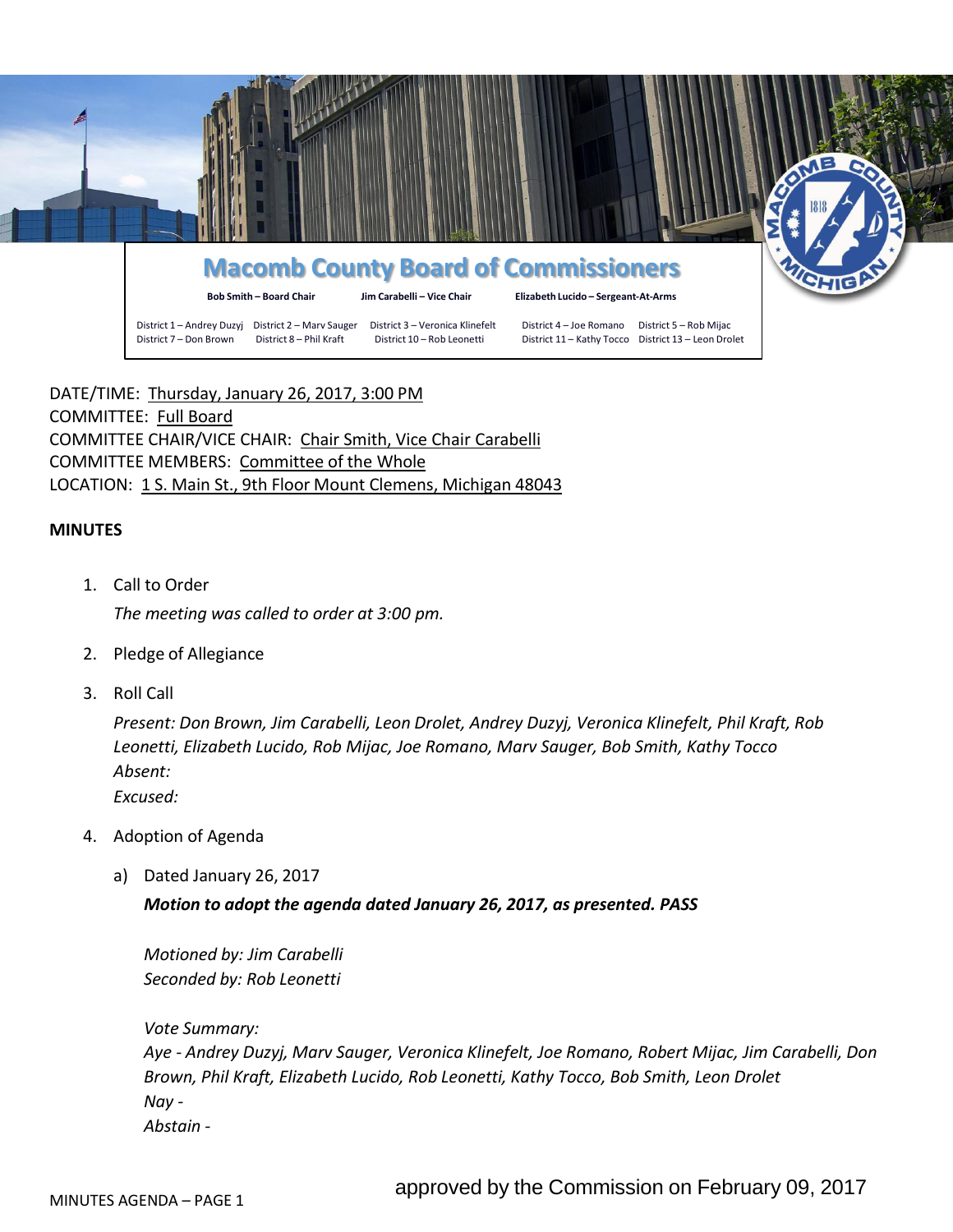- 5. Approval of Minutes
	- a) Dated January 10, 2017 and January 13, 2017

*Motion to approve the minutes dated January 10, 2017 and January 13, 2017, as presented. PASS*

*Motioned by: Don Brown Seconded by: Elizabeth Lucido*

*Vote Summary: Aye - Andrey Duzyj, Marv Sauger, Veronica Klinefelt, Joe Romano, Robert Mijac, Jim Carabelli, Don Brown, Phil Kraft, Elizabeth Lucido, Rob Leonetti, Kathy Tocco, Bob Smith, Leon Drolet Nay - Abstain -*

- 6. Public Participation (5 minutes maximum per speaker, or longer at the discretion of the Chairperson, related only to issues on the agenda)
- 7. Correspondence from OCE (none)
- 8. Presentation
	- a) Legislative Overview / Scott Smith, Independent Counsel

*Motion to receive and file the legislative overview presented by Scott Smith, Independent Counsel. PASS*

*Motioned by: Jim Carabelli Seconded by: Marv Sauger*

*Vote Summary:*

*Aye - Andrey Duzyj, Marv Sauger, Veronica Klinefelt, Joe Romano, Robert Mijac, Jim Carabelli, Don Brown, Phil Kraft, Elizabeth Lucido, Rob Leonetti, Bob Smith, Leon Drolet Nay - Abstain -*

*Speakers: Veronica Klinefelt Leon Drolet Andrey Duzyj*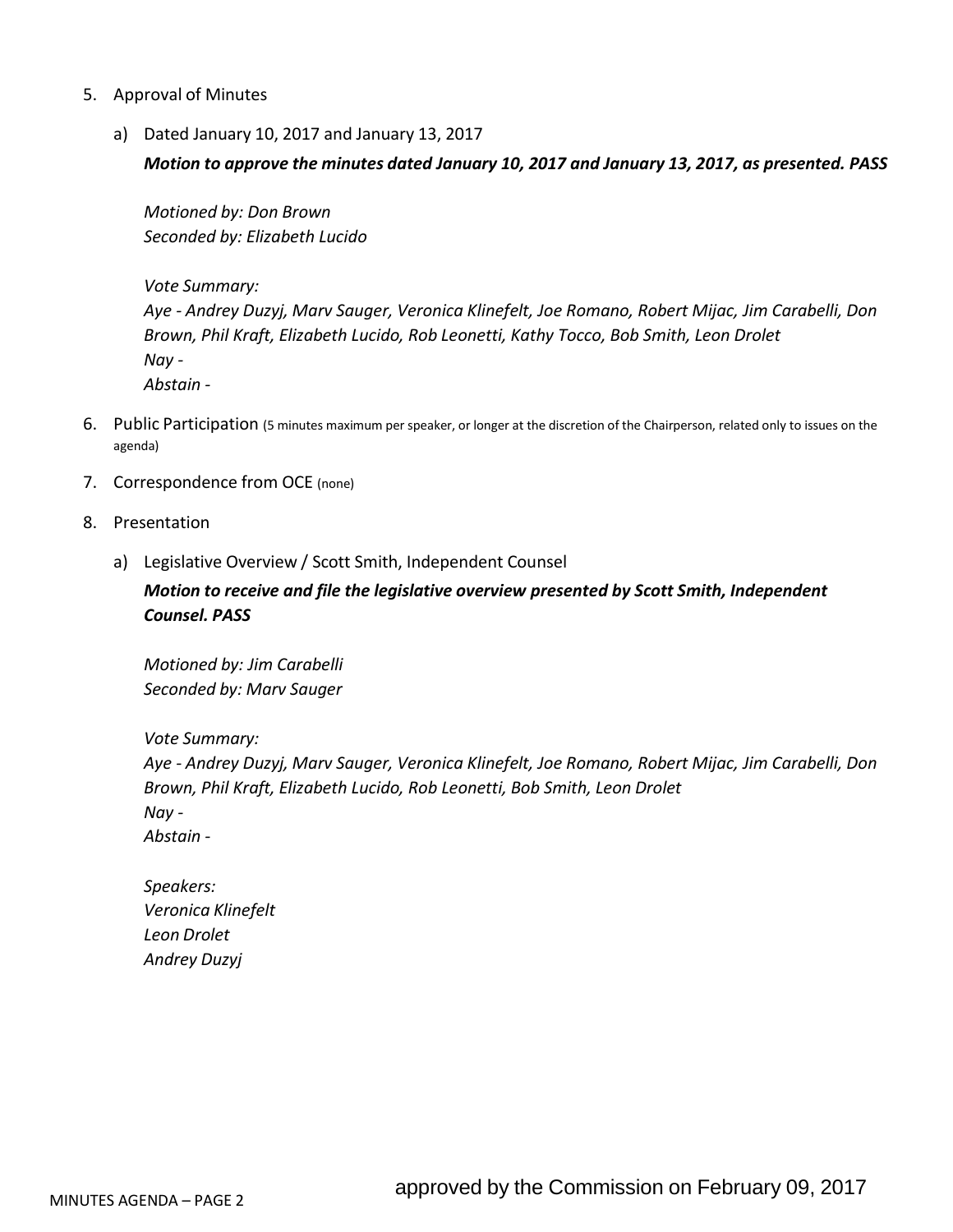- 9. Committee Recommendations
	- a) 2017 Budget Amendment for Lenco Bearcat Armored Vehicle *(Finance 2017-01-25)*
	- b) Purchase of Military Service Time *(Finance 2017-01-25)*
	- c) 2017 Appropriations Ordinance *(Finance 2017-01-25)*
	- d) 2017 Committee Meeting Schedule *(Finance 2017-01-25)*

### *Motion to adopt the January 25, 2017 Finance Committee recommendations. PASS*

*Motioned by: Jim Carabelli Seconded by: Rob Leonetti*

*Vote Summary:*

*Aye - Marv Sauger, Veronica Klinefelt, Joe Romano, Robert Mijac, Jim Carabelli, Don Brown, Phil Kraft, Elizabeth Lucido, Rob Leonetti, Kathy Tocco, Bob Smith, Leon Drolet Nay - Andrey Duzyj Abstain -*

### *Speakers:*

*Andrey Duzyj Don Brown Joe Romano Veronica Klinefelt Kathy Tocco*

### 10. New Business

*Speakers: Don Brown Bob Smith Andrey Duzyj*

11. Public Participation (Five minutes maximum per speaker or longer at the discretion of the Chairperson)

*Speakers: Joseph Hunt, 8306 Stanley, Warren, MI 48093*

12. Roll Call

*Present: Don Brown, Jim Carabelli, Leon Drolet, Andrey Duzyj, Veronica Klinefelt, Phil Kraft, Rob Leonetti, Elizabeth Lucido, Rob Mijac, Joe Romano, Marv Sauger, Bob Smith, Kathy Tocco Absent:*

*Excused:*